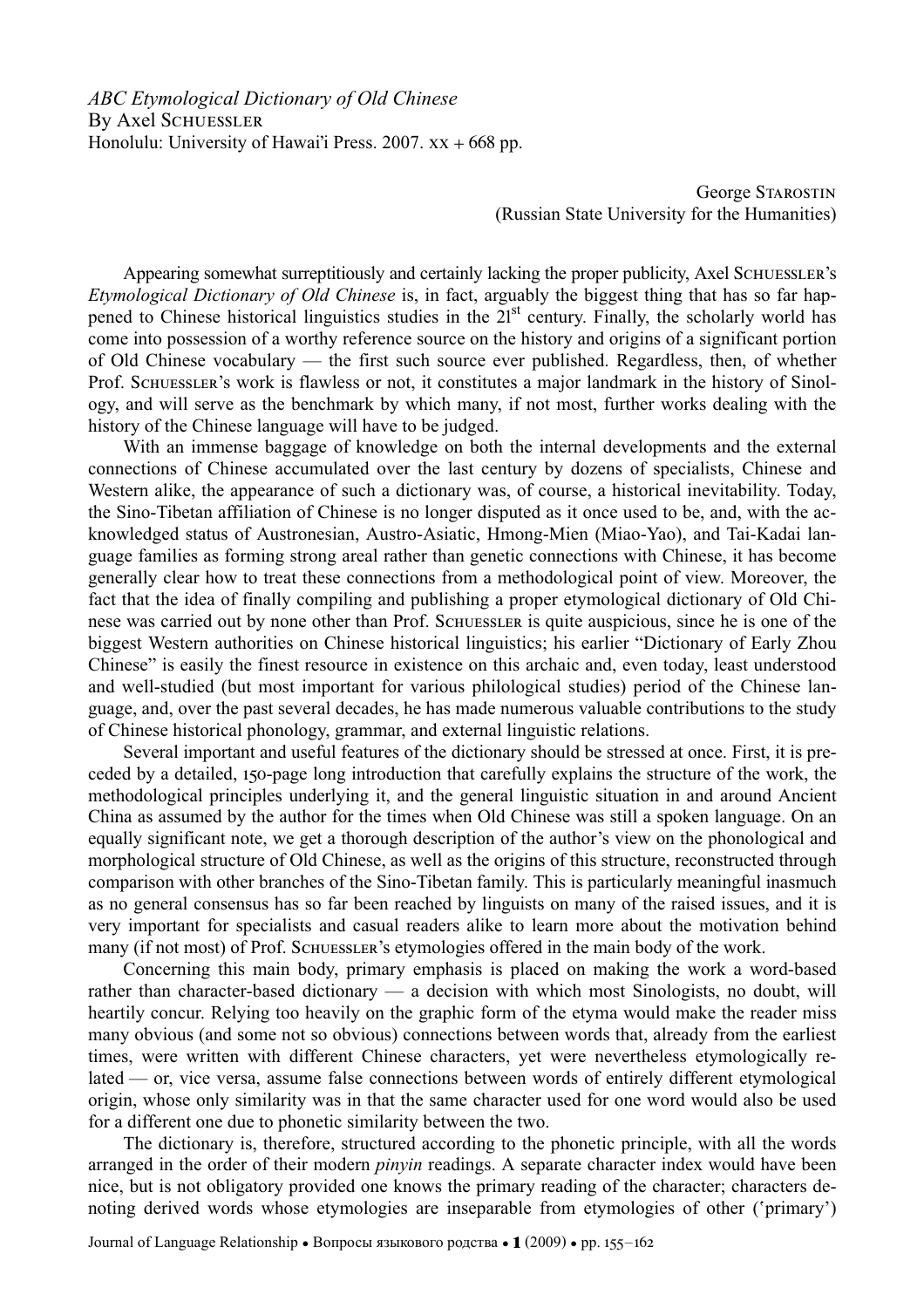words simply refer to these words. E. g., a search for the etymology of  $\frac{2}{3}$  bào 'leopard' will lead the reader to the entry  $b\dot{a}o \hat{z} \rightarrow b\dot{o} \hat{z} \hat{z}$ , which should be read: " $b\dot{a}o$  'leopard' is originally derived from bó 'variegated', see under bó". This is a fairly reasonable approach.

The overall structure of the entry, besides the expected reconstruction for Middle Chinese and Old Chinese (usually several distinct stages of the latter) and the etymological section, usually includes other valuable information, such as attested dialect forms and/or transcriptions of the etymon in question in such medieval sources as the 'Phags-pa transcribed *Měnggǔ Zìyùn* [蒙古字韻]. The latter information, as the author correctly remarks, may occasionally shed light on the word's later development. However, it is provided somewhat inconsistently.

Obviously, no matter how ample our knowledge on Chinese etymology may be at present, multiple Old Chinese stems still lack any kind of historical explanation. Such words are simply omitted from the dictionary altogether, so the reader should not expect to open it in the hopes of finding at least something about any character ever recorded in attested Old Chinese sources.

Aside from a somewhat clumsy system of abbreviations (a problem exacerbated by the fact that different types of abbreviations are decoded in fairly distant parts of the book, so that it takes a fair amount of time to properly understand the contents of each entry), the general layout of the dictionary is, therefore, almost impeccable. Much more complicated, but, of course, also much more important is the issue of properly evaluating its scientific content.

We should begin with the obligatory remark that the creation of an etymological dictionary for Old Chinese runs into a set of problems quite different from the ones involved in the creation of, for instance, an etymological dictionary for any given Indo-European language. First, Old Chinese itself is, essentially, a reconstructed language, at least in its phonological (and partially morphological) aspects; therefore, before comparing Old Chinese forms to their hypothetical cognate forms in other Sino-Tibetan languages or their hypothetical ancestors in non-Sino-Tibetan languages from which they are supposed to have been borrowed, it is necessary to have a solid historical justification for the Chinese form itself.

Second, unlike Indo-European, Proto-Sino-Tibetan has yet to be properly reconstructed. Despite significant progress in this field, achieved through the work of scholars such as P. BENEDICT, R. SCHAFER, N. C. BODMAN, W. S. COBLIN, S. STAROSTIN, I. PEIROS and others, unresolved issues in Tibeto-Burman, let alone Sino-Tibetan, linguistics still abound, with several competing versions of Sino-Tibetan phonology, multiple languages and whole subgroups still linked to the main "bulk" of Sino-Tibetan only by a few suggested cognates, and no definitive corpus of Sino-Tibetan etymologies; the only extensive comparative dictionary of Sino-Tibetan languages in existence is I. PEIROS' and S. STAROSTIN's "Comparative Vocabulary of Five Sino-Tibetan Languages", which is a very serious piece of work, but, with only five languages involved, is obviously not enough. Thus, any etymological dictionary of Old Chinese will, by definition, rest on a somewhat shaky foundation, since it will be attempting to link the Chinese forms to a family that has not yet been properly reconstructed itself.

Third, there is still nothing like a universally accepted scenario for both prehistorical and historical contacts between speakers of Old Chinese and speakers of other language families. At best, everyone recognizes the reality of such a contact between the Chinese (including "proto-Chinese") and various members of the hypothetical "Austric" macro-family, but the exact chronological, geographical, and quantitative scale of most of these contacts is far from being established. Numerous resemblances between Old Chinese and Tai-Kadai (or Hmong-Mien, or Mon-Khmer, ¤c. ¤c.) etyma have been spotted by researchers, and much of this evidence has been painstakingly documented in Prof. SCHUESSLER's work, but for quite a few of them we still cannot definitely establish, for instance, the direction of borrowing, or even an approximate time and place in which the borrowing occurred (provided it is indeed a borrowing, and not a chance resemblance, or a trace of some older, deep-level relationship).

All of these complex factors have to be kept in mind by whoever wishes to use Prof. SCHUESSLER's book as a reliable reference source. The biggest limitation (one for which Prof. Schuessler certainly cannot be held responsible), is that this is, indeed, the first etymological dictionary of Old Chinese and, like all first etymological dictionaries of any language or language family, it is only the first step in the direction of producing a thorough deciphering of the prehistory of the Chinese lexicon. Most of the etymologies have to be taken with a grain of salt, not because they are unrealistic or seriously violate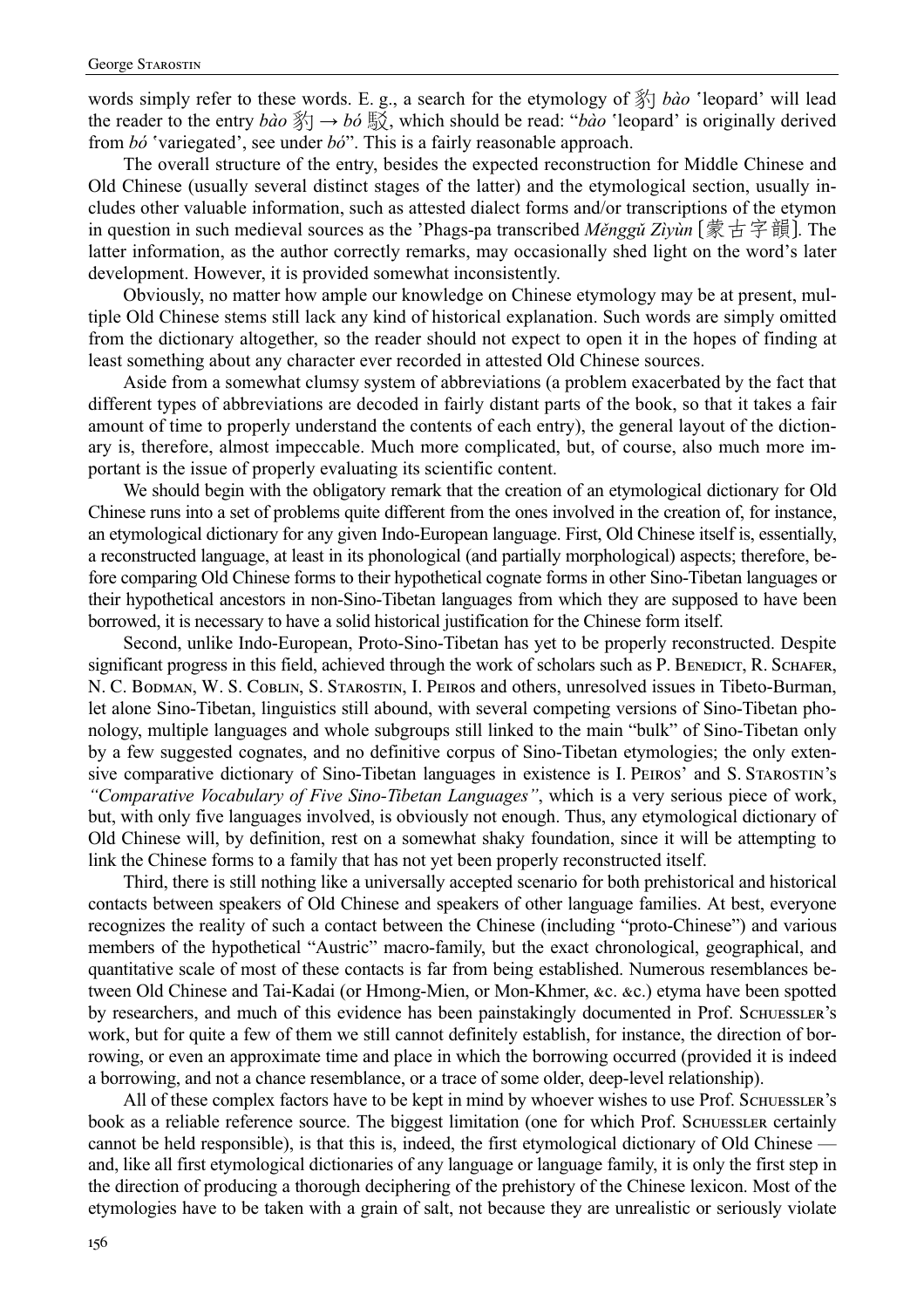any principles of comparative Sinology or comparative linguistics as a whole (such cases are quite rare), but simply because there is a high chance that better, more convincing etymologies will replace them in the future, as our knowledge of the linguistic situation in South-East Asia steadily increases.

In order to clarify this statement, it is perhaps reasonable to voice some specific concerns on each of the three issues raised above.

The basic foundation for all of the etymologies offered in the dictionary is the reconstructed Old Chinese (OC) form. At present, the two most comprehensive reconstructions for Old Chinese, available in published form, are BAXTER ([1992]) and STAROSTIN ([1989]); both are remarkably similar in many respects, especially concerning the treatment of OC finals, but significantly differ in others, such as proposed subsystems of OC initials. For the most part, Schuessler's version of OC is compatible with Baxter's, although he proposes quite a few of his own modifications to the system, at the same time keeping in touch with more recent hypotheses by L. SAGART ([1999]) and others. STAROSTIN's work is mostly ignored (odd enough, STAROSTIN ([1989]) is not even mentioned in the bibliography!), which is a pity, since many of the hypotheses presented there make a lot of sense from a general Sino-Tibetan perspective (e. g. the reconstruction of a phonological opposition between simple and palatalized affricates and fricatives, which, according to STAROSTIN, is a good match for the same opposition in Tibetan and Lolo-Burmese).

An even worse problem is that, despite the length of the introduction, the reader does not get a very coherent picture of the phonological structure of Old Chinese as a whole. There is no general inventory table for OC, nor do we get a strict and compact set of rules to let us easily understand the transition from OC to Middle and Modern Chinese. In a rather chaotic way, chapters that deal with OC phonology take, as their point of departure, either OC itself ("Initial consonants", "Final consonants"), or Middle Chinese ("MC tones and their Old Chinese equivalents", "Initial and medial j and the MC divisions"), so that the relevant information sometimes gets doubled or even tripled in several locations. Discussion can easily branch from OC to either its descendants (MC), ancestors (Sino-Tibetan) or contacts (Austro-Asiatic, Tai, &c.); it would have probably been a better choice to treat all these connections separately and more systematically, especially considering that many of the statements made in these sections are debatable, and a clearer presentation of them is essential for further research.

The methodology of the reconstruction itself occasionally suffers from relying too heavily on isolated pieces of potential evidence that do not seem to form a coherent system. This is a very important point, since Old Chinese phonology has, for the most part, been established through a very specific brand of internal reconstruction, and one of the perils of internal reconstruction is that it generally relies much more on subjective judgement than external reconstruction, based on identifying regular phonetic correspondences between related languages. In reconstructing the phonology of OC, our most reliable sources are those whose statistic significance is unquestionable, namely, data gained from the analysis of OC rhymes and well-represented xiesheng (phonoideographic) series of Chinese characters. Unsurprisingly, it is the conclusions gained from these types of data that are among the less controversial among specialists on OC reconstruction.

Unfortunately, recent research on OC tends to focus on less reliable data — such as various isolated "oddities" of the xiesheng series; approximate phonetic glosses in Han-time dictionaries of Chinese characters; and, worst of all, on the analysis of so-called "word families" — etymological groupings of characters based on similarities in their pronunciation and meaning, even when these similarities do not seem to form easily explainable patterns. This dense mixture of subjective judgement on the part of both ancient Chinese and modern Western philologists inevitably leads to multiple complications of the existing reconstruction that do not have sufficient backing, and vary greatly from scholar to scholar, at the same time confusing the student and making him/her question the more solid parts of OC reconstruction as well, even up to rejecting the possibility of such a reconstruction altogether.

Fortunately for students and scholars alike, Prof. Schuessler's approach to OC is far more "moderate" than, e. g., Laurent SAGART's ([1999]), or, in certain respects, even that of B. KARLGREN (good examples of KARLGREN's exaggerated reliance on "word-families" are adduced on p. 8 of the dictionary). Nevertheless, I would still consider it way too dependent on subjective judgement. Thus, on the same p. 8, we meet with the following statement:

"For example, it seems obvious that the words *jiàn*  $\frac{R}{R1}$  \**krâms* 'look at' and *lǎn*  $\frac{R}{R1}$  \**râm?* 'to see' are related, but what the difference in later tones and the presence / absence of an initial \*k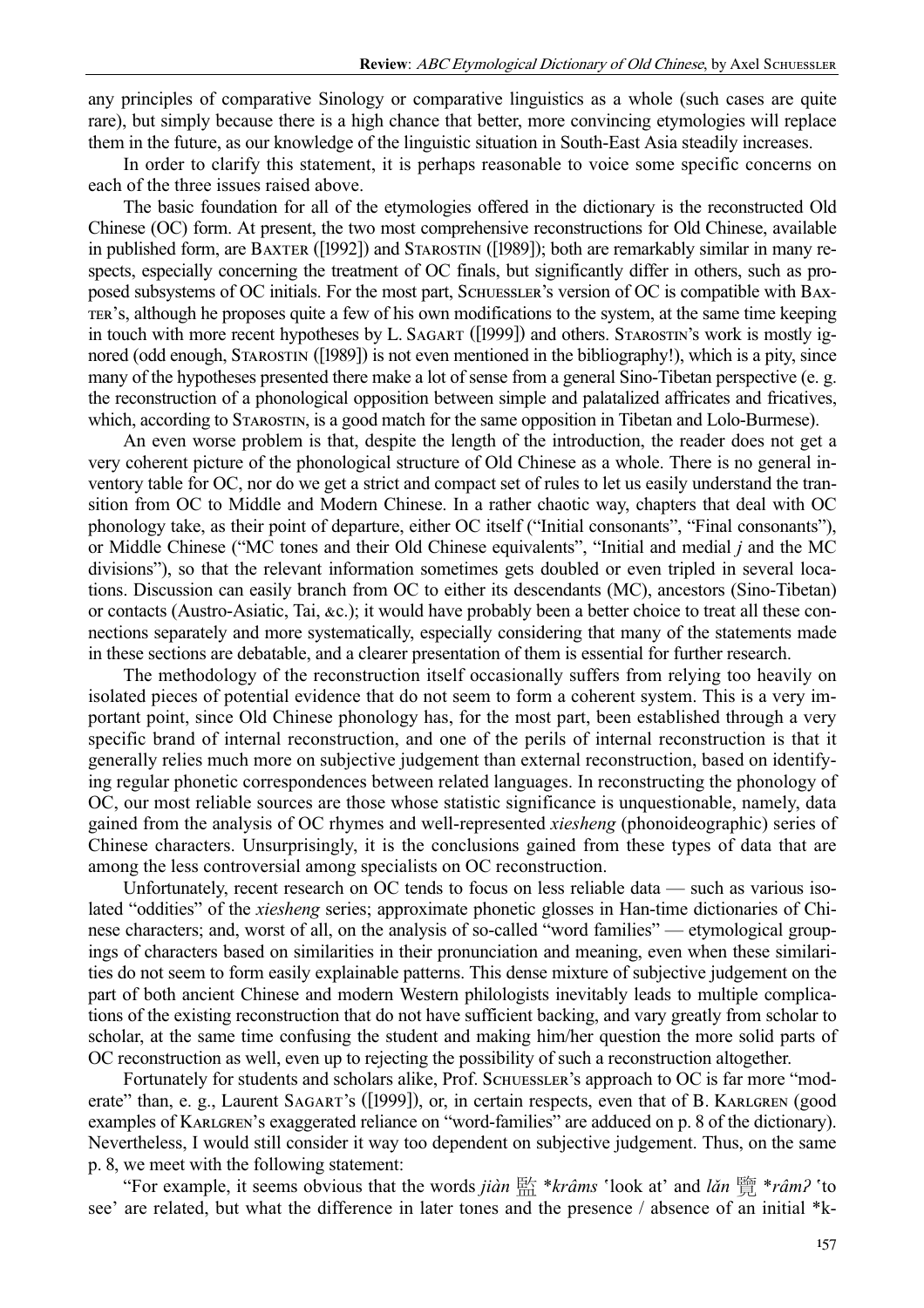might have entailed is so far a matter of speculation. On the other hand, we can confidently state that zhì  $\frac{dx}{dt}$  \*t $\geq k$  or \*t $\geq k$ , literally 'something that has been woven', is a regular exopassive derivation from zhī 織 \*tǝk 'to weave'. We consider both jiàn and lǎn, and zhī and zhì to be allofams in their respective word families".

The last sentence, in my opinion, constitutes a grave methodological error. It is clear, both to the reader and to the author, that the two examples described above are of an entirely different nature the latter being one example in a general pattern that can be illustrated by multiple additional examples, the former being merely a subjective similarity that does not form part of any subsystem; how much more 'obvious' does it really seem that *jiàn* and *lǎn* are related than, for example, English rod and p-rod (the former is, of course, something you prod with), or *drain* and s-train, two words whose meanings seriously overlap in some contexts, but which nevertheless have entirely different etymologies? We should also keep in mind that, although OC was unquestionably much richer in phonemic inventory than its modern descendants, and more permissible in its phonotactics, the number of allowed syllables was still limited, and the overall degree of homonymity in it (including homonyms with similar meanings) must have been greater than in the European languages we are used to.

From a methodological standpoint, then, it seems more reasonable for the moment to keep words like *jiàn* and *lǎn* apart rather than place them under the same etymon (as the author does on p. 305) — thus creating the illusion that there exists some kind of true scientific evidence to consider them "allofams". The same recommendation can be applied to dozens, if not hundreds, of etymologizations offered in the main body of the dictionary. An extreme example is  $KA$  'solid, hard' (p. 261), which, according to the author, serves as the basis of a whole bunch of stems like ka-k, ka-ng, ka-r,  $ka-n$ , &c., with meanings like 'hard; solid; strong; dry; withered; freeze', scattered throughout Chinese, Tibeto-Burman, and even Mon-Khmer languages — but for most of the quoted examples, there is no real evidence other than a purely intuitive feeling that they really descend from a single ancestor \*KA, and, as of now, I see no other possibility than to regard all of them as separate roots.

Sometimes this liberal policy on word-families leads to a fair amount of confusion in particular etymological entries. Thus, although there is a connection proposed between bing  $\partial K$  (OC \*pran) 'ice' and *ling*  $\frac{1}{Q}$  (OC \*ray) id., with both placed under the same entry (p. 168), it is impossible to reconcile this connection with the proposed etymology: the author reasonably relates OC  $*_{pr\partial\eta}$  to PTB  $**pam* 'snow, ice', but this means that *p*- in OC  $**prən*$  is part of the root, not a prefix (contra$ [SAGART 1999]); what, then, does the p-less form  $*_{r\partial\eta}$  represent? To answer this question, the author has to substitute his own reconstruction for W. BAXTER's, respectively  $\partial K^*$ prj $\partial \eta$  and  $\partial \phi^*$  \*b-rj $\partial \eta$ ; however, since BAXTER's clusters like b-r-, &c., are also fairly controversial, he then reverts back to his own reconstruction, tentatively suggesting a semantically remote Austro-Asiatic origin for the forms and stating that 'the unusual initial alternation  $p \sim r$  also speaks for a non-ST origin'. So which etymology is preferable — the ST one or the Austro-Asiatic one? And if it is the latter, do the two forms represent independent borrowings from different Austro-Asiatic sources and / or into different OC dialects? Under these conditions, it would seem more reasonable to separate the two words.

Another problem is drawing questionable conclusions from several disconnected pieces of hypothetic evidence, which also happen to contradict other evidence. A case in point here is the author's reconstruction of an initial consonant cluster  $*ml$ - in OC (pp. 89–90). It has long been recognized that the initial lateral resonant in OC gives bifurcated reflexes in MC: OC  $L > MC$  j- in most cases, but also  $d\vec{z}$ - in a smaller group of examples. Prof. SCHUESSLER attempts to explain the difference by setting up an OC cluster  $*ml$ - (or, rather,  $*ml$ -l-, which he separates from the unhyphenated  $*ml$ -; the phonetic difference between the two is left unexplained), for which MC  $d\dot{z}$ - is the regular reflexation, and gives various examples of both proposed Tibeto-Burman cognates and Miao-Yao borrowing sources that seem to confirm this reconstruction.

The problem, of course, is that for most of these cognates, we are not really sure they have to be reconstructed with an initial \*m- for Proto-Sino-Tibetan. Thus,  $\hat{\oplus}$  \*m-lak 'eat' is compared with PTB \*m-lyak 'to lick', but there is almost no evidence, except for a few scattered Kuki-Chin forms, that the PTB form indeed contained an initial  $*_{m}$ . The same goes for PTB  $*(m-)$ lon 'canoe' (the PTB reconstruction here and in most other places is taken directly from [BENEDICT 1972]) > Kuki-Naga \*m-laun,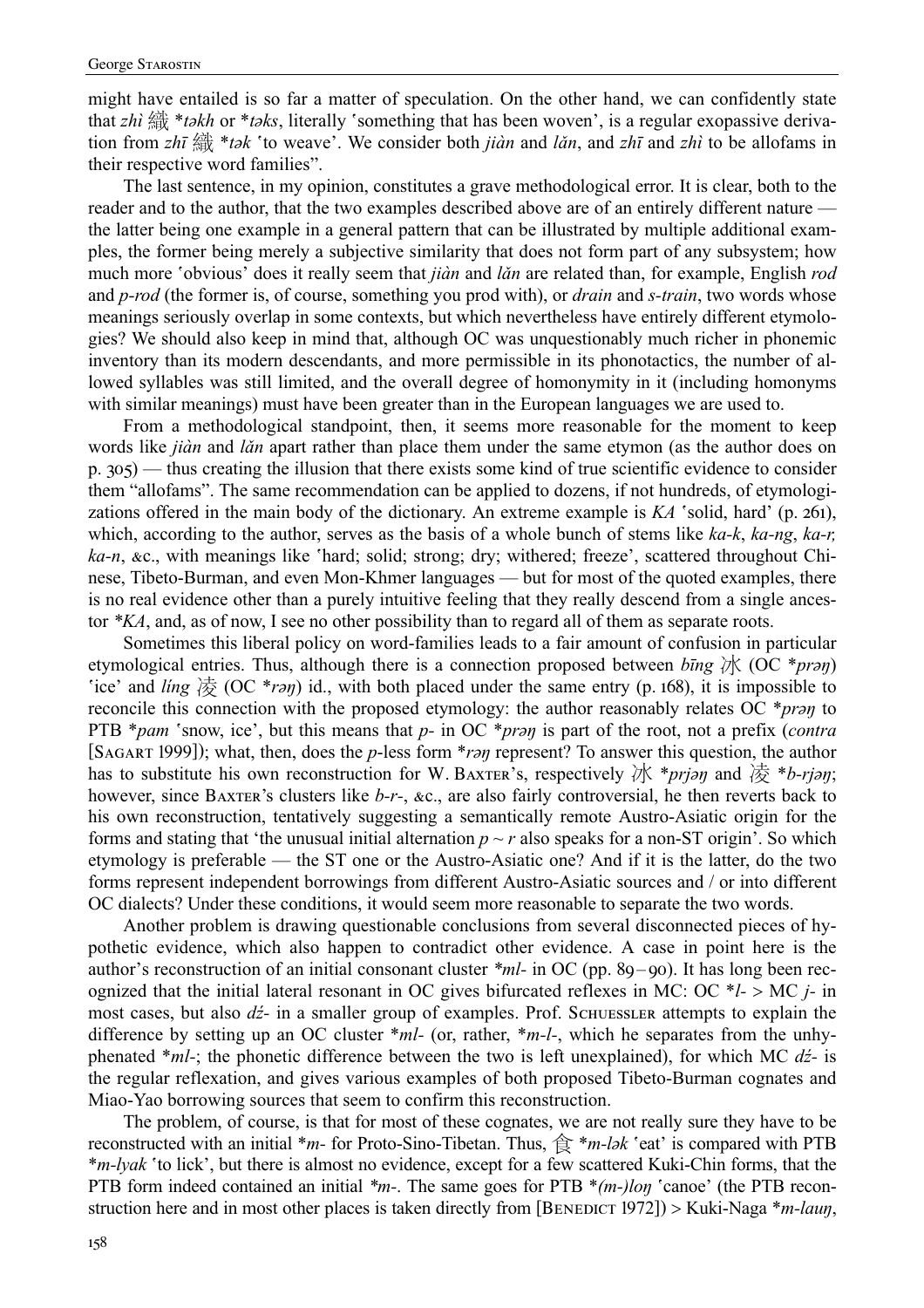but no  $m$ - is found in any other TB language. About the only good example in this group is PTB  $*_{m}$ lay 'tongue' (where sufficient evidence is found in more than one Tibeto-Burmese subgroup to assert that *m*- really reflects an old state of affairs rather than a local innovation) = OC  $\frac{1}{m}$  \**m-le*? 'to lick', but it goes without saying that a hypothesis cannot be solidly based on but one example of such a kind.

Two more examples show how MC  $d\zeta <$  OC \*m-l- is connected with words with initial prenasalized consonants in Miao-Yao: MC  $\frac{1}{W}$  dzjuet 'glutinous millet'  $\Diamond$  MY \*nblut 'glutinous, sticky'; MC  $\pm$ dźjät 'tongue' < OC \*m-let  $\leq$  Yao \*byet<sup>6</sup>, Miao \*nplat<sup>6</sup> id. However, the two Miao-Yao parallels adduced here are actually quite different. The former, according to [PEIROS 1998: 141], is PMY  $*mbIV \geq PM$ \*mblo-Q (Hmu na, Hmong mplou), PY \*mblut (Mien bjut, Kimmun blat). Borrowing from an early ancestor of PMY is likely here, with OC \*lut or \*(m-)lut having no better etymology. On the other hand, the PMY form for 'tongue', also according to PEIROS, is rather  $*mbret > PM *mbla-O$  (Hmu *ni*, Hmong mplai), but PY \**mbjet* (Mien *bjet*, Kimmun *bjet*). The two types of correspondences are not distinguished in [WANG & MAO: 1995] (in both cases,  $*mbl$ - is reconstructed for PMY), but they do exist, and a reconstruction like \**mbret* is in good agreement with other types of correspondences where PM \*-l- or \*-r- is the equivalent of PY  $*_{-i}$ - (see [PEIROS 1998: 136–137] for the full set). Furthermore, Prof. SCHUESSLER seems to agree with this, as he quotes the PMY reconstruction for 'tongue' as \**nbret* rather than \**nblet* (p. 467).

Thus, if PMY 'tongue' is really \**mbret* (or \**nbret*), there is no solid ground for assuming that the word has anything to do with OC  $\pm$  \*(*m*-)let 'tongue'; it is not clear why OC \**ml*- should have been borrowed as PMY  $**mbr*$ - instead of  $**m(b)*l$ - proper.

A further scrap of "evidence" for OC  $m-l$ - is allegedly found within Chinese itself: since OC  $\frac{d}{dt}$ \*lǝŋ 'string' > MC dźjǝŋ uses the character  $\mathbb{H}$  mrǝŋ $^2$  'toad' > MC mɛŋ as phonetic, it has to be reconstructed as  $*_{m-l \partial \eta}$  (and this is in agreement with MC dź- as a proper reflexation of OC m-l-). However, it is not mentioned that the same phonetic series also includes such a well-known character as MC 蠅 jian 'fly', which, according to the author's own rules, could not have contained an initial  $\ast_{m}$ - in OC, since it is MC *jian*, not *dźjan*. So this character has to be reconstructed as OC \**lan* or \**jan* (p. 576) which makes the preceding argument hollow, since it proves that not every character in this phonetic series has to contain an initial m-, and that OC  $\frac{d}{dt}$  \*l*an* rather than \**m-lan* would be perfectly acceptable for it. In fact, the connection between  $*C-r-$  /  $*C-l$ - and  $*_r$ - /  $*l$ -type syllables within the same phonetic series need not necessarily presuppose that the \*r-/\*l-type syllables necessarily or almost necessarily go back to  ${}^*C$ -r-/ ${}^*C$ -l-type syllables as well; this idea, upheld by W. BAXTER ([1992]) and L. SAgart ([1999]), occasionally has some interesting applications, but cannot function as a universal rule.

Additional concerns: if it is indeed true that MC  $d\acute{z}$ - $\langle$  OC \*m-l-, whereas MC j- $\langle$  OC \*l-, how do we explain numerous "doublets" attested in MC dictionaries which, for the exact same characters in the exact same meanings, give both  $j$ - and  $dz$ - (a good list can be found in [STAROSTIN 1989: 514])? Do they all represent OC alternations between  $l$ - and  $m-l$ -? And also, what do we do with various potential TB cognates for OC words with  $*(m-)l$ ->MC dź- that have no traces of an initial nasal whatsoever? E. g., the author gives OC 贖 \*m-luk > MC dźjwok 'to ransom' = Written Tibetan blu-ba, blu-s 'to buy off, ransom', saying that "the WT forms can theoretically derive from earlier \*mlu(t)"; but he does not mention the quite possibly related Kachin ga-lo 'to settle, pay an indemnity' or Lushai hlo? 'wages, salary', or Kiranti \*lòk 'lend', with no nasals anywhere; also, if Tibetan  $bl - \langle ml -$ , why doesn't any other example in SCHUESSLER's group contain Tibetan  $bl$ - to confirm this? Finally, some very reasonable etymologies seem to be rejected simply because they do not fit in with the rule, e. g. OC  $\overline{R}$  \*l*an* 'to mount, ascend' > MC *dźjan* = Tibetan lan 'rise, get up', Kachin lun 'ascend' ([PEIROS & STAROSTIN 1996: III: 19], not quoted in the dictionary).

Overall, with virtually no internal evidence for OC  $*_{m-l}$ , and the external evidence being inconsistent, controversial, and contradictory, it feels more prudent to simply scrap the whole thing — for the moment, at least, until it becomes possible to present a more convincing structure. Currently, however, it is more reasonable to simply admit a dialectal variation reason for the bifurcation of OC  $*l$ - into dź- and j- in MC.

Speaking of dialectal variation, another minor flaw of the dictionary is that occasionally, theoretical statements are made that do not seem to have sufficient basis in fact and may give a somewhat misleading picture of the historical development of Chinese. Thus, on p. 7 the author introduces the concept of "rural dialects", saying that "words with rare and unusual features typically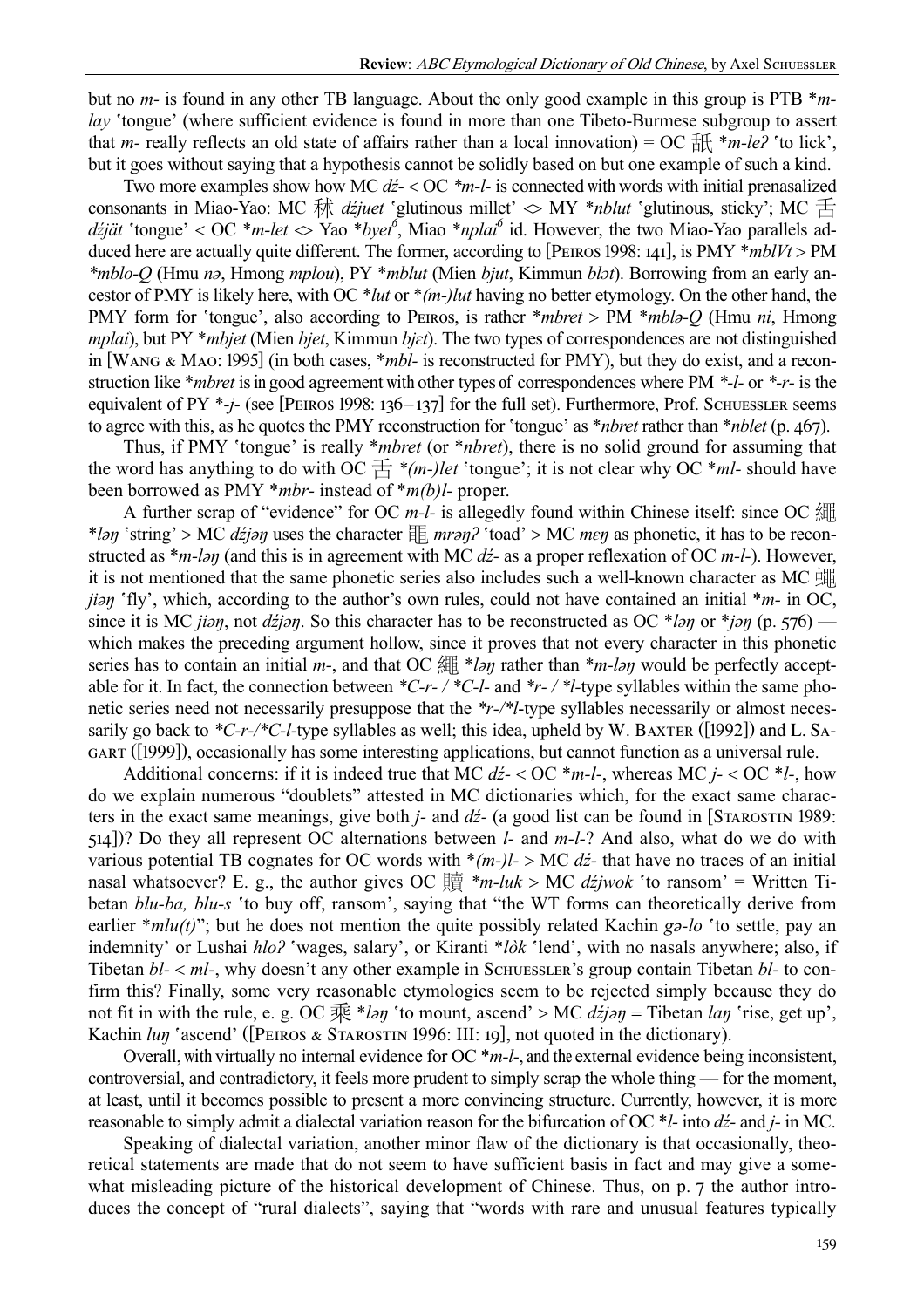have meanings with a rustic or vulgar flavour". He then lists the following words as "rural" or "vulgar" (identified on the basis of having initial  $x - 0C$  voiceless resonants instead of expected regular reflexes): "beard, to face / toward, ribs (of a horse), to know, to vomit, to rear animals, stupid, to roar, tiger, pig". While the general explanation of x-containing words as dialectal varieties may be true, it is absolutely not clear what exactly is so "rural" or "vulgar" about notions like "beard", "to face", "to know", or "tiger". Further below, we also learn that words like "old man", "to fall" (!), and "wrist" also "conjure up a rural sphere" (although other quoted words, like "farm" and "sickle", certainly could do that). It is simply hard to understand why it is necessary to set up and insist on the "rural" vs. "non-rural" (urban?) distinction when the data do not confirm it.

Already in our discussion of the hypothetical OC  $*_{m-l}$ , we have indicated certain problems with TB etymologies for supposed OC cognates that crop up in the dictionary. Fortunately, they are not ubiquitous, and in most cases, TB cognates are reasonable both from the phonetic and semantic sides. Not all the known etymologies are quoted; where formerly proposed etymologies contradict the author's ideas on phonetic correspondences between OC and TB, they are usually omitted. This is understandable, but, again, one should keep in mind that the development from PST to OC as traced (in a rather chaotic form) in the introduction is not the final word on Sino-Tibetan, and that various alternative hypotheses to some of the proposed solutions are quite probable. Thus, the idea that aspirated consonants in OC are of a secondary origin (and, therefore, we should not look for specific TB correspondences to OC aspirates) is mostly based on "word family" hypotheses and ideas of sound symbolism that are controversial and unprovable (pp.  $58-61$ ); BENEDICT's earlier explanation of OC unaspirated stops as reflecting traces of lost prefixes ([BENEDICT 1972: 165]) or Starostin's even more complex set of rules to explain the interaction between voiced, voiceless, and aspirated articulation in ST ( $[STAROSTIN 1989: 136–146, \&c.)$  both seem more preferable.

Concerning those etymologies of Chinese words for which an external, non-ST source has been suggested, some of the methodological problems that inevitably crop up here are already well described by the author himself on pp.  $9-10$  ("Identification of cognates") and need not be addressed further in this review. One thing, however, that must be mentioned is that the author's historical scenario for contacts between Chinese speakers and speakers of other language families seems to be seriously incomplete. Throughout the dictionary, he most prominently quotes such potential sources or targets of borrowing as Austro-Asiatic, Tai-Kadai, and Miao-Yao languages. These are, indeed, almost universally recognized as donors to / recipients from OC, although nobody has so far presented a coherent chronological model of these contacts. However, while almost overstating the importance of these contacts, he insists that "other language families" had "little contact with Chinese" (p. 133). This can hardly be so, at least in respect to two other prominent families:

(a) Austronesian. Numerous similarities between Austronesian and Chinese have been spotted by L. Sagart, who has even ventured so far as to postulate a genetic relationship between the two based on these connections (the so-called 'Sino-Austronesian' theory). In reality, most of the connections can be explained in contact and areal terms (with a few ones possibly indicating some ultra-deep level relation), but they are so numerous that ignoring them altogether is hardly a good solution. Thus, for  $OC + *th\hat{a}$  'earth' we are told that "there is no obvious cognate and etymology" (p. 502), apart from a few phonetically dubious Austro-Asiatic parallels, but, in fact, there is a perfectly fine Austronesian connection: cf. PAN \*-taq 'earth, soil' [Sagart 2002: 6]. Apart from Sagart's works, numerous examples on Chinese-Austronesian or, wider, Sino-Tibetan-Austronesian connections are given in [Peiros 1998] and other sources.

(b) Altaic. The idea that speakers of Altaic languages (or, if one does not subscribe to the Altaic theory, Turkic, Mongolic, Tungus-Manchu, and "pre-Korean" languages) had little or no contact with the earliest Chinese speakers is very odd, considering that nearly all the lands to the north of the Yellow River must have been populated with predominantly Altaic speakers long before the Chinese actually settled in its basin, and that epigraphic and historical records in China are full of references to contacts with nomadic tribes of the North that, in all probability, spoke Altaic languages.

It is true that the issue of Altaic-Chinese language contacts has been relatively unexplored, due to a variety of factors such as: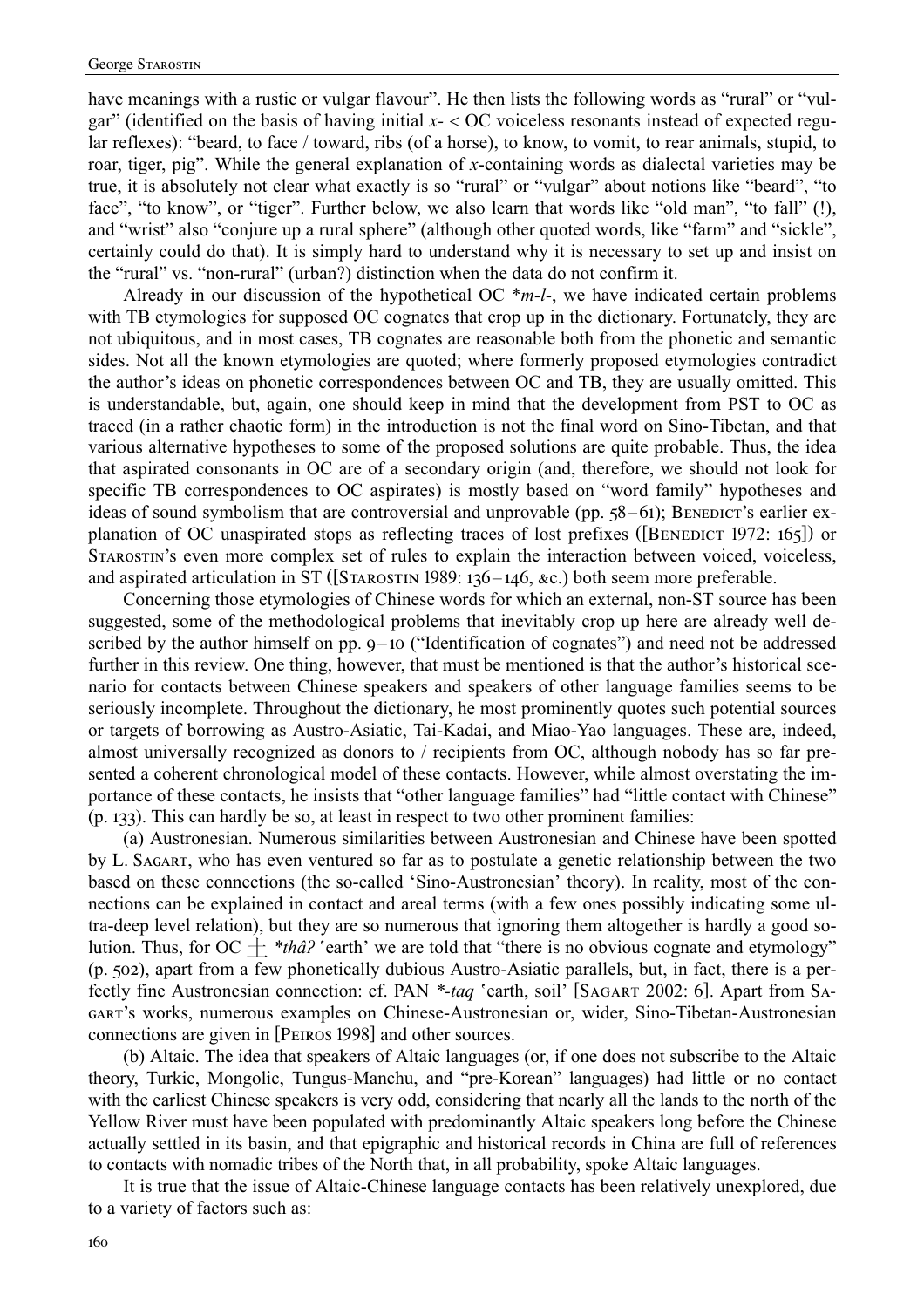— typological dissimilarities between Altaic languages and Chinese, making such comparison less comfortable than the one between Chinese and more "compatible" languages such as Tai-Kadai or Mon-Khmer;

— emphasis on later, historical period contacts between Han-time Chinese and Turkic / Mongolic tribes, obscuring earlier contacts;

— lack of direct prehistorical knowledge (earlier than the first centuries A. D.) about the ancestors of Turkic, Mongolic, ¤c., and the never-ending debate about the status of the Altaic connection.

Nevertheless, all of these problems are purely technical and psychological, and many of them can now be overcome with the appearance of An Etymological Dictionary of the Altaic Languages ([EDAL]); material from this source can be used for productive comparison with reconstructed OC forms even if one is skeptical about Altaic as a whole, since it also includes reconstructions for uncontested branches. A few examples of why exploring the Altaic connection is a must for further Sinologic studies, taken from [STAROSTIN 2007], will suffice:

(a) For  $\oint$  tù 'hare' SCHUESSLER offers an OC reconstruction \*lhâh, saying that "the OC initial  $*lh$ - is revealed by the graph's use as phonetic in a word for 'tiger' in Zuŏzhuàn" (p. 502). However, there is no such character as  $\frac{m}{k}$  in attested versions of the Zuŏzhuàn. The character in question is found in the *Shuōwén*, where it is defined as part of the Chǔ word for 'tiger',  $\frac{1}{10}$ . The Zuǒzhuàn quotes obviously the same word as  $\dot{\mathbb{R}}^k$ , whereas the Hànshū (not the Hòu Hànshū, as stated on p. 282 of the dictionary) quotes it as 於檡; for the latter Sснить gives the modern reading  $y\dot{u}$  $shi < MC$  *i* $i$ *ko-sijäk*, but in this particular use, the *Jivun* apparently gives the MC reading *iywo-duo*  $>$  modern  $y\acute{u}$ -tú. What this all leads to is to state that there is no obvious connection between the regular OC form for tiger, 虎 \*hlâ?, and the above dialectal word for 'tiger', which could have easily been OC  $*2a-d\hat{a}(k)$  instead of the suggested  $*2a$ -lhak.

This, in turn, means that the word for 'hare', which Schuessler reconstructs as OC \*lhâh, may easily have been \*thâh or even an earlier \*thâks. If so, then the connection with Middle Korean twos(ki) 'hare' is more complex than a borrowing 'from Chinese in connection with the animal cycle'. The Korean word finds a good Altaic parallel in Proto-Tungus-Manchu \*tuksa- 'hare' ([EDAL: 1451]), which, in turn, is in that language derived from a verbal stem with the meaning 'to run'. Thus, it is, in fact, the Chinese word that is more likely to represent an old borrowing from an Altaic source rather than vice versa.

(b) OC  $\mathcal{F}$  \**mrak* 'wheat' is compared to Tibetan *bra-bo* 'buckwheat' and possibly also to Proto-Lolo-Burmese  $*_g$ -ra id. (p. 374); this etymology, despite the obvious phonetic issues (final -k,  $m-$  / b- alternation, &c.), could be acceptable if no other were available, but cf. Tungus-Manchu \*murgi 'barley', Middle Korean mír 'wheat', Old Japanese mugji 'wheat, barley' < Altaic \*miurgu ([EDAL: 935]). With three consonantal segments matching, this seems a more likely solution.

(c) OC  $\frac{2}{3}$  \*dêk 'enemy' is compared to PTB \*m-ta:y 'avenge, retaliate' (p. 209), but cf. rather Turkic \*jagɨ 'enemy, war', Mongolic \*dajin 'war' < Altaic \*dàgì ([EDAL: 457]).

Additionally, in [STAROSTIN 2007] one can find reasonable Altaic etymologies for several important items in Chinese lexicon that are altogether lacking in Prof. SCHUESSLER's dictionary — such as  $\frac{1}{25}$  qin 'qin, musical instrument', 鵲 què 'magpie', and even the famous "Chinese unicorn" 麒麟 qilin (traced back to an Altaic word for 'deer'). Not all the etymologies offered there will find acceptance, but cases like these, nevertheless, seem to disprove, once and for all, the idea that it is fruitless to include Altaic in the list of potential "donors" to the Chinese language.

Concluding this review, I would once again like to stress that all of the issues raised here do not in any way diminish the general importance of the work. On the contrary, even where one might feel the author has missed some valid data, or has jumped to unwarranted conclusions, this should still constitute a stimulus for discussion and improvement rather than a pretext to dismiss the work altogether. My only concern is that scholars and students that are not well-versed in historical Chinese and Sino-Tibetan studies may make the mistake of taking this dictionary for the definitive word on Chinese etymology, which it most certainly is not. I would not, therefore, recommend it for "blind" usage to any such student or scholar. However, if one approaches it with due caution, keeping in mind most of the caveats that have been voiced above, it will certainly be a valuable aid in any kind of research that has to do with the history of Chinese language, be it linguistics, philology, or history as such.